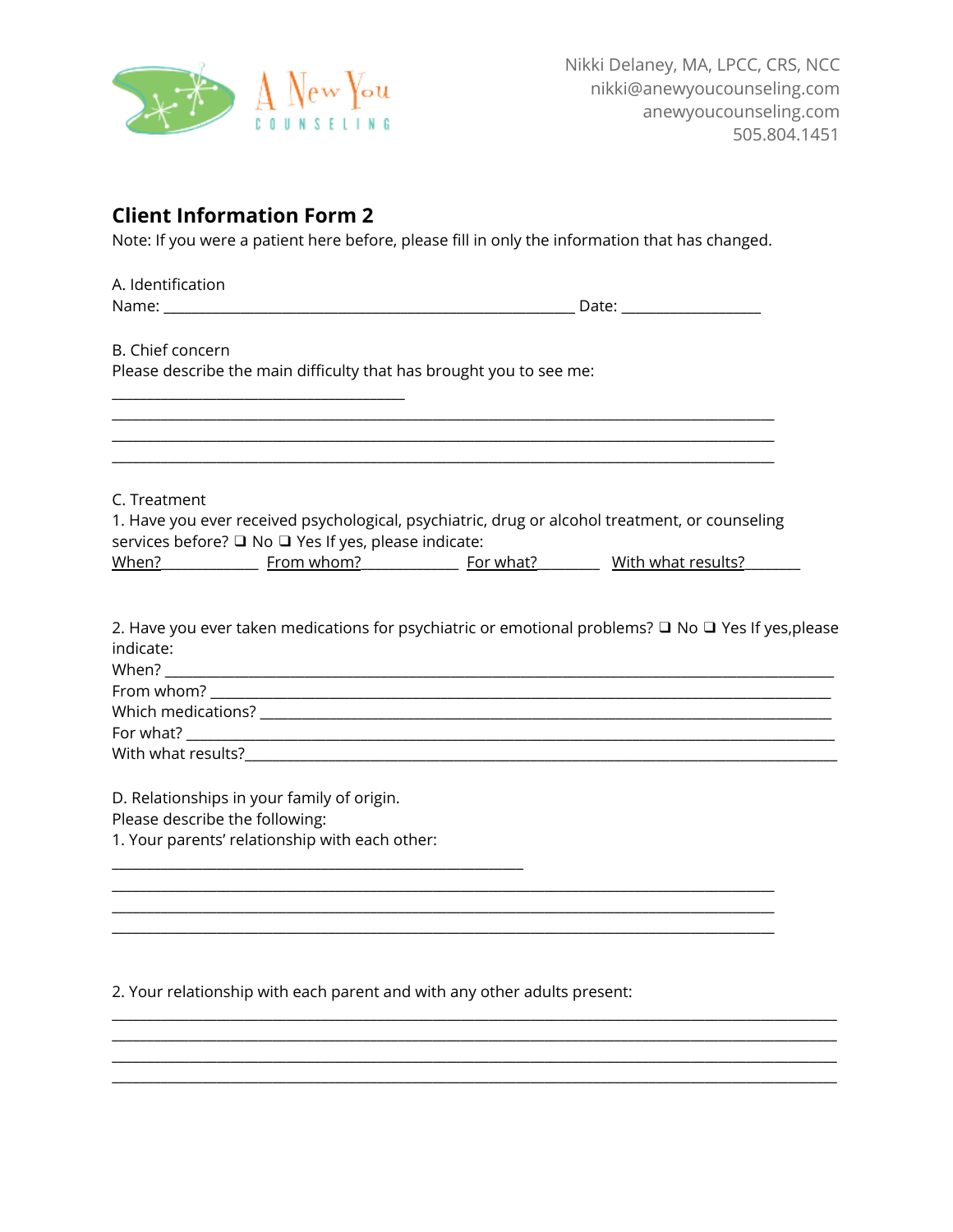

3. Your parents' medical problems, drug or alcohol use, and mental or emotional difficulties:

<u> 1980 - Johann Barn, fransk politik (f. 1980)</u> <u> 1980 - Johann Barn, fransk politik (f. 1980)</u>

4. Your relationship with your brothers and sisters, in the past and present:

E. Abuse history:

 $\Box$  I was not abused in any way.  $\Box$  I was abused.

If you were abused, please indicate the following. For kind of abuse, use these letters:  $P =$  Physical, such as beatings. S = Sexual, such as touching/molesting, fondling, or intercourse. N = Neglect, such as failure to feed, shelter, or protect. E = Emotional, such as humiliation, etc.

| Your Kind of     |          |                 |                    | Consequences |
|------------------|----------|-----------------|--------------------|--------------|
| <u>age abuse</u> | By whom? | Effects on you? | Whom did you tell? | of telling?  |

F. Present relationships

1. How do you get along with your present spouse or partner?

2. How do you get along with your children?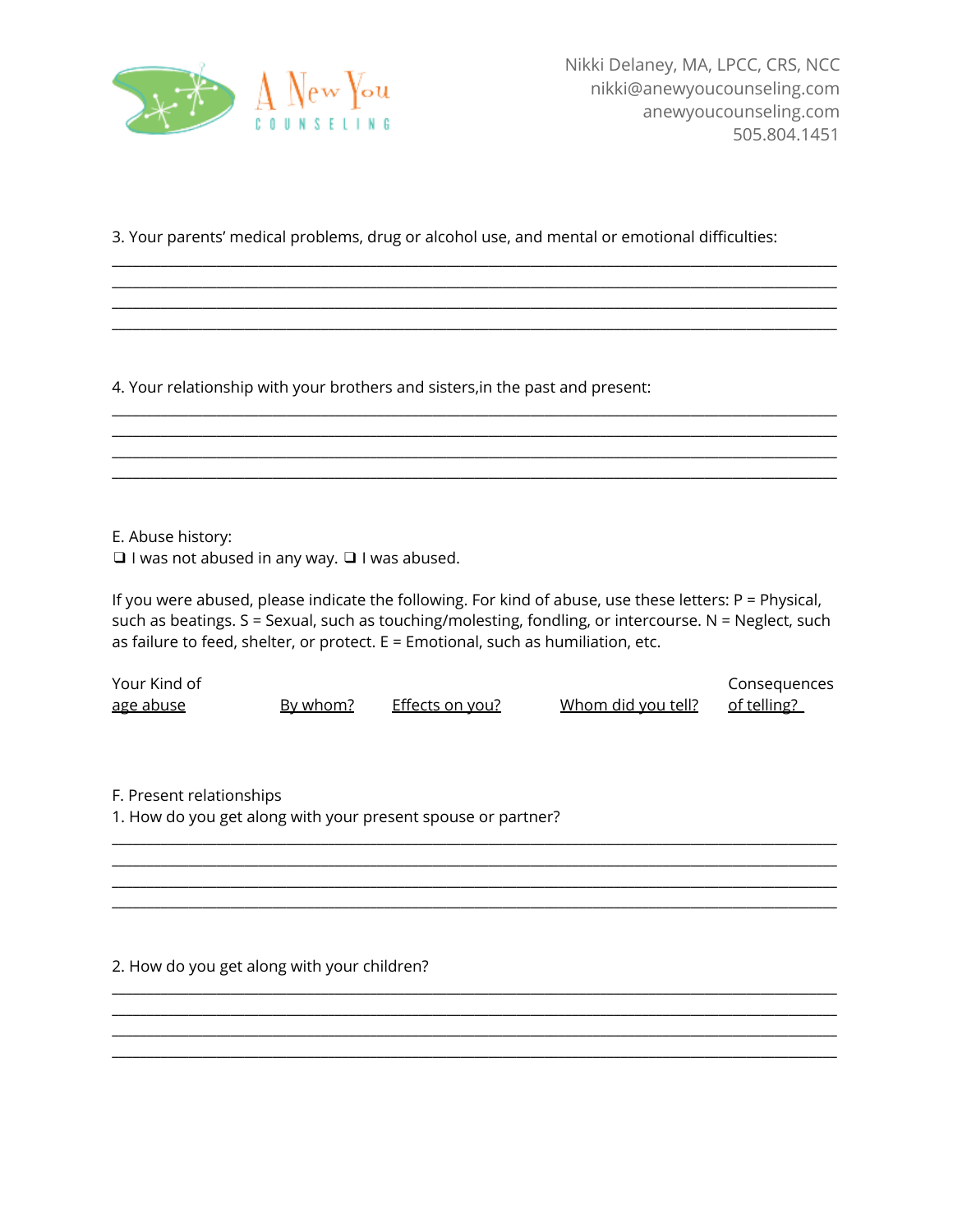

3. Your important friends, past and present: Names \_\_\_\_\_\_\_\_\_\_\_\_\_ Good parts of relationship\_\_\_\_\_\_\_\_\_\_\_\_\_Bad parts of relationship\_\_\_\_\_\_\_\_\_\_\_\_\_\_

G. Chemical use

\_\_\_\_\_\_\_\_\_\_\_\_\_\_\_\_\_\_\_\_\_\_\_\_\_\_\_\_\_\_

1. How many cups of regular coffee do you drink each day? \_\_\_\_\_ How many cups of tea? \_\_\_\_. How many sodas/pop with caffeine (Coke, Pepsi, Mountain Dew, Dr. Pepper, Orange Crush, etc.)? \_\_\_ How many "energy drinks"? How often do you use No Doz or similar caffeine pills? 2. How much tobacco do you smoke or chew each week?

3. Have you ever felt the need to cut down on your drinking? ❑ No ❑ Yes

4. Have you ever felt annoyed by criticism of your drinking? ❑ No ❑ Yes

5. Have you ever felt guilty about your drinking? ❑ No ❑ Yes

\_\_\_\_\_\_\_\_\_\_\_\_\_\_\_\_\_\_\_\_\_\_\_\_\_\_\_\_\_\_\_\_\_\_\_\_\_\_\_\_\_\_\_\_\_\_\_\_\_\_

6. Have you ever taken a morning "eye-opener"? ❑ No ❑ Yes

7. How much beer,wine,or hard liquor do you consume each week,on the average?

8. Are there times when you drink to unconsciousness,or run out of money as a result of drinking? ❑ No ❑ Yes

9. Have you ever used inhalants ("huffing"), such as glue, gasoline, or paint thinner? □ No □ Yes If yes, which and when?

\_\_\_\_\_\_\_\_\_\_\_\_\_\_\_\_\_\_\_\_\_\_\_\_\_\_\_\_\_\_\_\_\_\_\_\_\_\_\_\_\_\_\_\_\_\_\_\_\_\_\_\_\_\_\_\_\_\_\_\_\_\_\_\_\_\_\_\_\_\_\_\_\_\_\_\_\_\_\_\_\_\_\_\_\_\_\_\_\_\_\_\_\_\_\_\_\_\_\_\_\_\_\_\_

\_\_\_\_\_\_\_\_\_\_\_\_\_\_\_\_\_\_\_\_\_\_\_\_\_\_\_\_\_\_\_\_\_\_\_\_\_\_\_\_\_\_\_\_\_\_\_\_\_\_\_\_\_\_\_\_\_\_\_\_\_\_\_\_\_\_\_\_\_\_\_\_\_\_\_\_\_\_\_\_\_\_\_\_\_\_\_\_\_\_\_\_\_\_\_\_\_\_\_\_\_\_\_\_ \_\_\_\_\_\_\_\_\_\_\_\_\_\_\_\_\_\_\_\_\_\_\_\_\_\_\_\_\_\_\_\_\_\_\_\_\_\_\_\_\_\_\_\_\_\_\_\_\_\_\_\_\_\_\_\_\_\_\_\_\_\_\_\_\_\_\_\_\_\_\_\_\_\_\_\_\_\_\_\_\_\_\_\_\_\_\_\_\_\_\_\_\_\_\_\_\_\_\_\_\_\_\_\_ \_\_\_\_\_\_\_\_\_\_\_\_\_\_\_\_\_\_\_\_\_\_\_\_\_\_\_\_\_\_\_\_\_\_\_\_\_\_\_\_\_\_\_\_\_\_\_\_\_\_\_\_\_\_\_\_\_\_\_\_\_\_\_\_\_\_\_\_\_\_\_\_\_\_\_\_\_\_\_\_\_\_\_\_\_\_\_\_\_\_\_\_\_\_\_\_\_\_\_\_\_\_\_\_

Which drugs (not medications prescribed for you) have you used in the last 10 years?

Please provide details about your use of these drugs or other chemicals,such as amounts,how often you used them, their effects,and so forth:

\_\_\_\_\_\_\_\_\_\_\_\_\_\_\_\_\_\_\_\_\_\_\_\_\_\_\_\_\_\_\_\_\_\_\_\_\_\_\_\_\_\_\_\_\_\_\_\_\_\_\_\_\_\_\_\_\_\_\_\_\_\_\_\_\_\_\_\_\_\_\_\_\_\_\_\_\_\_\_\_\_\_\_\_\_\_\_\_\_\_\_\_\_\_\_\_\_\_\_\_\_\_\_\_ \_\_\_\_\_\_\_\_\_\_\_\_\_\_\_\_\_\_\_\_\_\_\_\_\_\_\_\_\_\_\_\_\_\_\_\_\_\_\_\_\_\_\_\_\_\_\_\_\_\_\_\_\_\_\_\_\_\_\_\_\_\_\_\_\_\_\_\_\_\_\_\_\_\_\_\_\_\_\_\_\_\_\_\_\_\_\_\_\_\_\_\_\_\_\_\_\_\_\_\_\_\_\_\_ \_\_\_\_\_\_\_\_\_\_\_\_\_\_\_\_\_\_\_\_\_\_\_\_\_\_\_\_\_\_\_\_\_\_\_\_\_\_\_\_\_\_\_\_\_\_\_\_\_\_\_\_\_\_\_\_\_\_\_\_\_\_\_\_\_\_\_\_\_\_\_\_\_\_\_\_\_\_\_\_\_\_\_\_\_\_\_\_\_\_\_\_\_\_\_\_\_\_\_\_\_\_\_\_

H. Legal history

1. Are you presently suing anyone or thinking of suing anyone? ❑ No ❑ Yes. If yes, please explain: \_\_\_\_\_\_\_\_\_\_\_\_\_\_\_\_\_\_\_\_\_\_\_\_\_\_\_\_\_\_\_\_\_\_\_\_\_\_\_\_\_\_\_\_\_\_\_\_\_\_\_\_\_\_\_\_\_\_\_\_\_\_\_\_\_\_\_\_\_\_\_\_\_\_\_\_\_\_\_\_\_\_\_\_\_\_\_\_\_\_\_\_\_\_\_\_\_\_\_\_\_\_\_\_

\_\_\_\_\_\_\_\_\_\_\_\_\_\_\_\_\_\_\_\_\_\_\_\_\_\_\_\_\_\_\_\_\_\_\_\_\_\_\_\_\_\_\_\_\_\_\_\_\_\_\_\_\_\_\_\_\_\_\_\_\_\_\_\_\_\_\_\_\_\_\_\_\_\_\_\_\_\_\_\_\_\_\_\_\_\_\_\_\_\_\_\_\_\_\_\_\_\_\_\_\_\_\_\_ \_\_\_\_\_\_\_\_\_\_\_\_\_\_\_\_\_\_\_\_\_\_\_\_\_\_\_\_\_\_\_\_\_\_\_\_\_\_\_\_\_\_\_\_\_\_\_\_\_\_\_\_\_\_\_\_\_\_\_\_\_\_\_\_\_\_\_\_\_\_\_\_\_\_\_\_\_\_\_\_\_\_\_\_\_\_\_\_\_\_\_\_\_\_\_\_\_\_\_\_\_\_\_\_

2. Is your reason for coming to see me related to an accident or injury? ❑ No ❑ Yes If yes,please explain: \_\_\_\_\_\_\_\_\_\_\_\_\_\_\_\_\_\_\_\_\_\_\_\_\_\_\_\_\_\_\_\_\_\_\_\_\_\_\_\_\_\_\_\_\_\_\_\_\_\_\_\_\_\_\_\_\_\_\_\_\_\_\_\_\_\_\_\_\_\_\_\_\_\_\_\_\_\_\_\_\_\_\_\_\_\_\_\_\_\_\_\_\_\_\_

\_\_\_\_\_\_\_\_\_\_\_\_\_\_\_\_\_\_\_\_\_\_\_\_\_\_\_\_\_\_\_\_\_\_\_\_\_\_\_\_\_\_\_\_\_\_\_\_\_\_\_\_\_\_\_\_\_\_\_\_\_\_\_\_\_\_\_\_\_\_\_\_\_\_\_\_\_\_\_\_\_\_\_\_\_\_\_\_\_\_\_\_\_\_\_\_\_\_\_\_\_\_\_\_